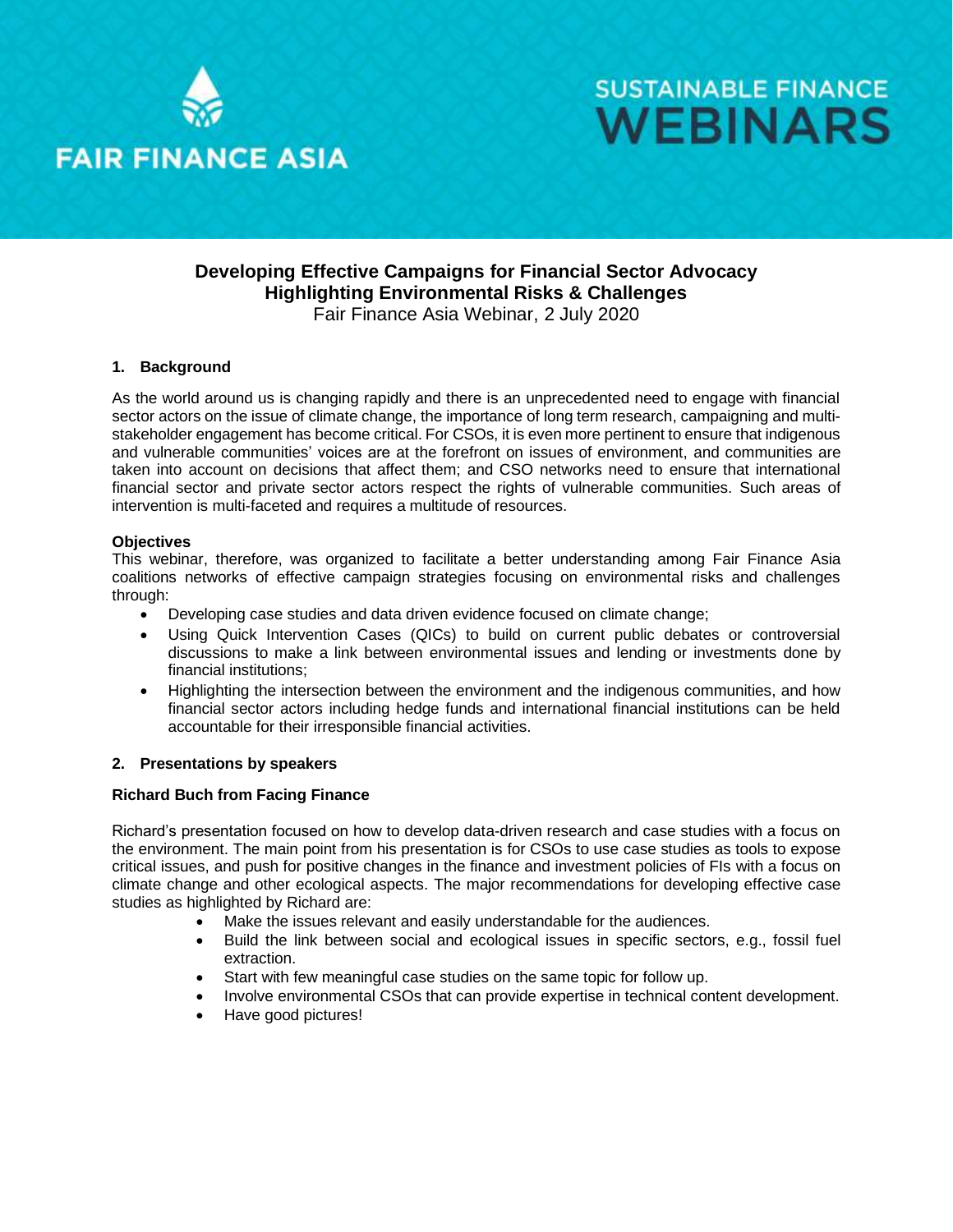# **FAIR FINANCE ASIA**

## **SUSTAINABLE FINANCE WEBINARS**



#### **Jakob König from Fair Finance Sweden**

Jakob's presentation focused on quick intervention cases (QICs), why such QICs were necessary, and how CSOs can use these QICs more effectively. The main points from his presentation were:

- 1. Highlighting that QICs were quick studies linking banks to a current controversy or hot topic. He stated the reasons why QICs were important: to hold banks to account, contrast banks' policy commitments with their practices, show pattern of weak sustainability considerations, and for CSOs to stay relevant and updated.
- 2. Jakob provided an overview of the process on how to effectively implement QICs. In essence, availability of sound data is critical to deliver impactful QICs, therefore, making it important for CSOs to conduct more thorough case studies through which they can make a deeper analysis of systemic issues.
- 3. Jakob also shared practical experiences in implementing QICs, and mobilizing media contacts to ensure these QICs are being taken up journalists who are interested in making financial links to controversial issues.

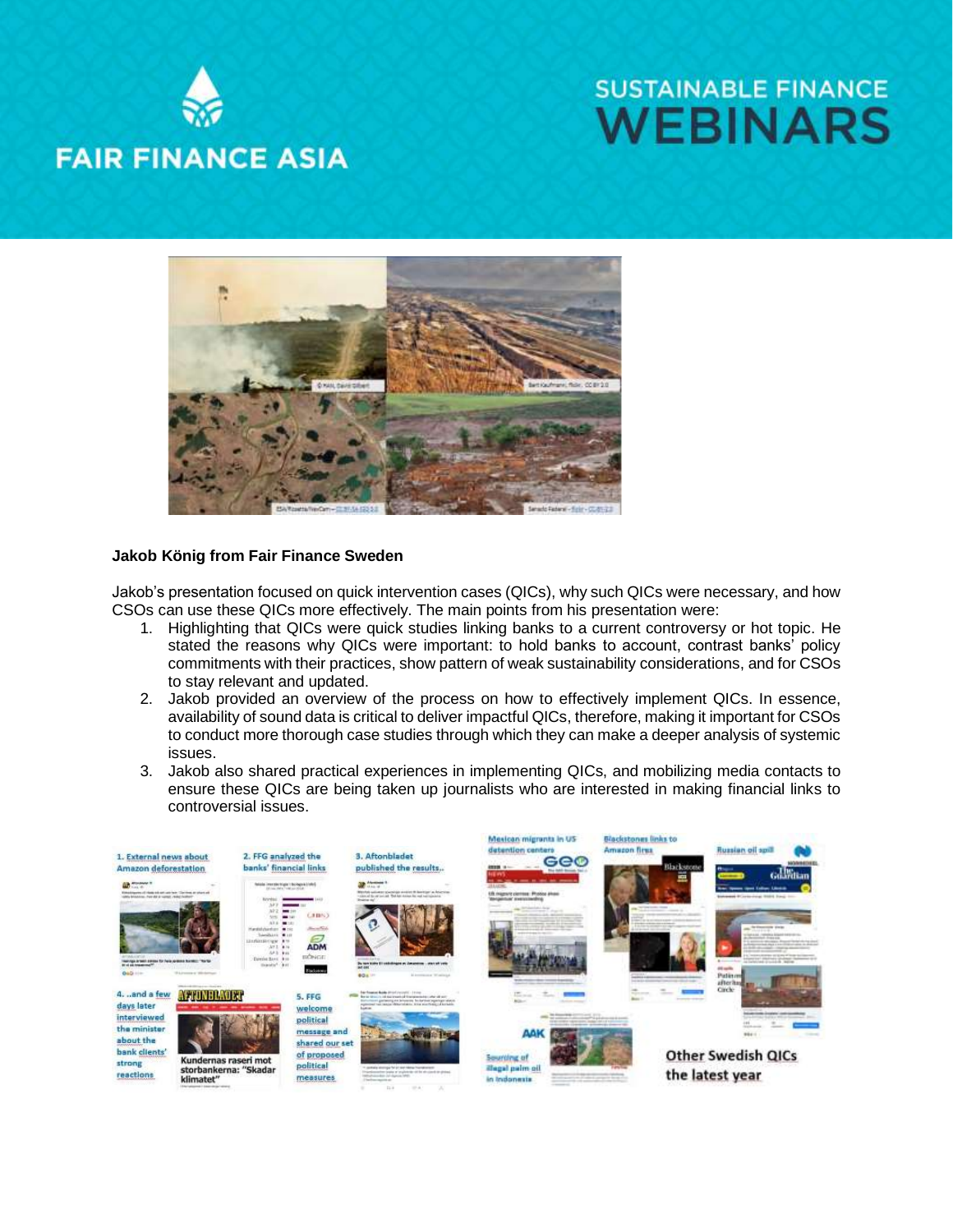

**FAIR FINANCE ASIA** 

## **SUSTAINABLE FINANCE WEBINARS**

#### **Anirudha Nagar, Accountability Counsel**

Anirudha's presentation focussed on leveraging the intersection between environment, indigenous community, and social justice. Main points from his presentation were:

- 1. Highlighting the work of Accountability Counsel (AC) as an organization working to amplify the voices of communities around the world to protect their human rights and environment, Anirudha highlighted how locally led strategies needs to be prioritized.
- 2. Exemplifying the Ridge to Reef project of Myanmar which is being funded by the Global Environment Facility together with the UNDP, Anirudha talked about how to engage with different stakeholders and the ways to access remedy. He talked about some of the potential challenges while engaging with communities, such as potential for failed negotiations, resources required, loss of momentum and retaliations.
- 3. The potential benefits of a community-led paradigm as highlighted are that it helps bring greater international scrutiny/exposure to abuses, amplify community voices to funders, build media attention, lead to suspension of project, potential financial compensation for vulnerable communities, and changing procedures and approaches at institutions.

#### **3. Important highlights & actions**

- While developing the engagement plan, it is critical that CSOs such as the Fair Finance Asia network advocate for the integration of the 'E' criteria in the funding decisions of financial institutions; and this E criterion should take into account a community-led/ driven approach.
- When engaging with different financial sector actors, it is important that CSOs focus not only on highlighting the problem, but also providing potential solutions.
- While implementing campaign strategies such as QICs, the relevant national and regional contexts should be kept in mind. What works in Europe would not necessarily work in the Asian context, but the opportunities of cross-cultural and multi-perspective learning are important for building capacity. The bottom line really is that CSOs should be fully aware of who their target audiences are and how to effectively present the issues in the way they would be able to relate to.
- It should be kept in mind that doing QICs on pertinent topics will have many added benefits not the least being connected to the present narrative and media attention. However, it should be important to note that doing only QICs will not work, systemic problems have to be highlighted and therein case studies are critical.
- What's the ultimate goal? For FFA/FFI, it's improved policies and practices by financial institutions. By highlighting issues through our case studies, QICs, and community-led campaigns, we are putting pressure on these FIs to adhere to ESG standards, and use their financial leverage to then properly engage with the companies they finance to conduct their businesses responsibly.

#### **4. Participant Profile**

There were a total of 45 participants that attended the "Developing Effective Campaigns" webinar. Of these, 21 were women (47%), 16 were men (36%), and the remainder did not specify their gender (18%). The majority of participants were CSOs (67%), predominantly from the Fair Finance network (whether Fair Finance International or Fair Finance Asia). There remaining participants (33%) were predominantly from Oxfam-related programs (such as the TROSA and Mekong Water Governance Program), and a few research organizations that are linked to Fair Finance Asia, such as SOMO.